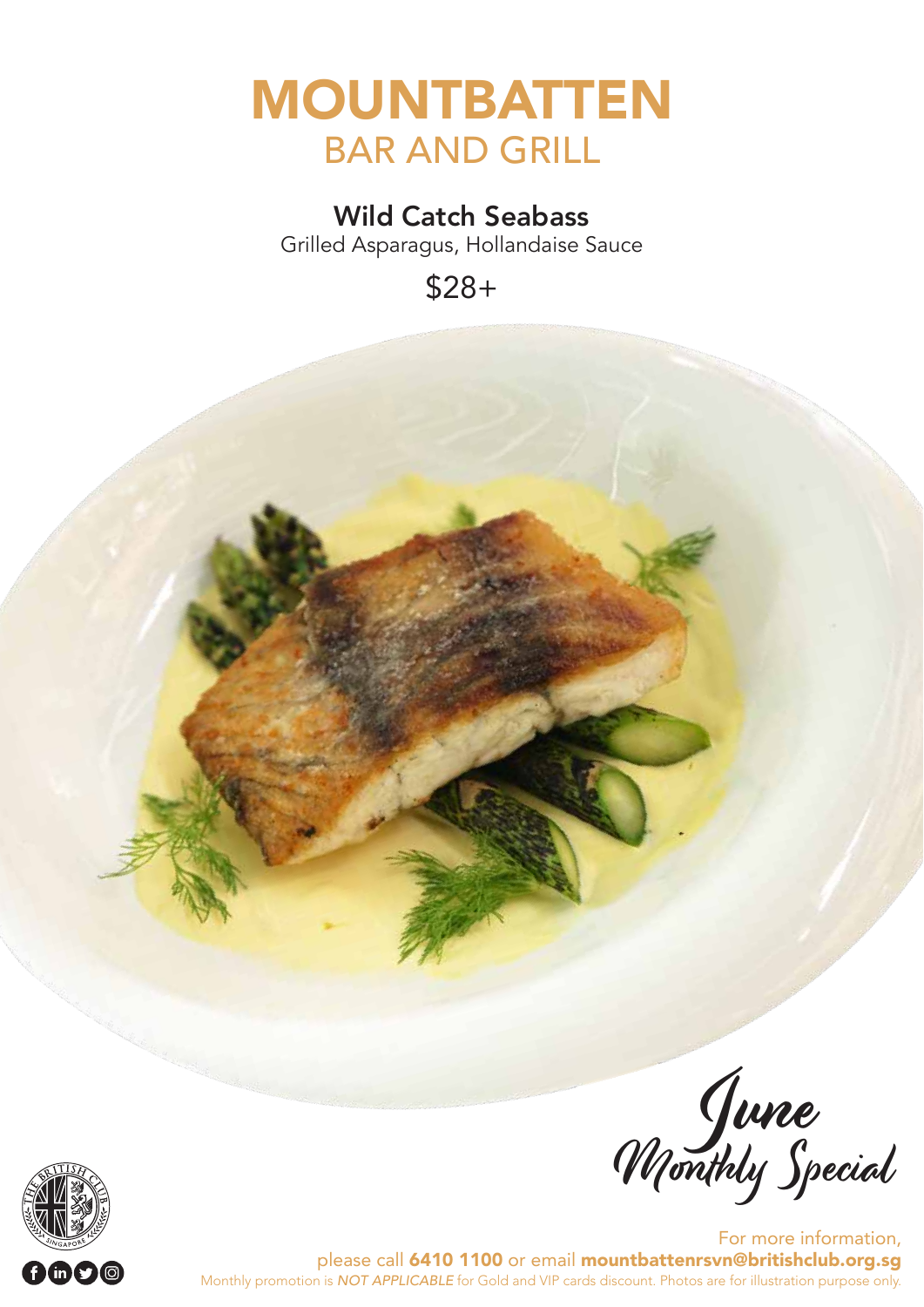# SCORES SPORTS BAR & RESTAURANT

#### Cheesy Chicken Parmigiana

Served with Pasta, Aurora Sauce and Vegetables

*Oven-Baked Free-Range Chicken Breast with Bacon & Top with Melted Mozzarella Cheese*

\$19+ (P)





(P) Contains Pork For more information, please call 6410 1100 or email scores@britishclub.org.sg Photos are for illustration purpose only.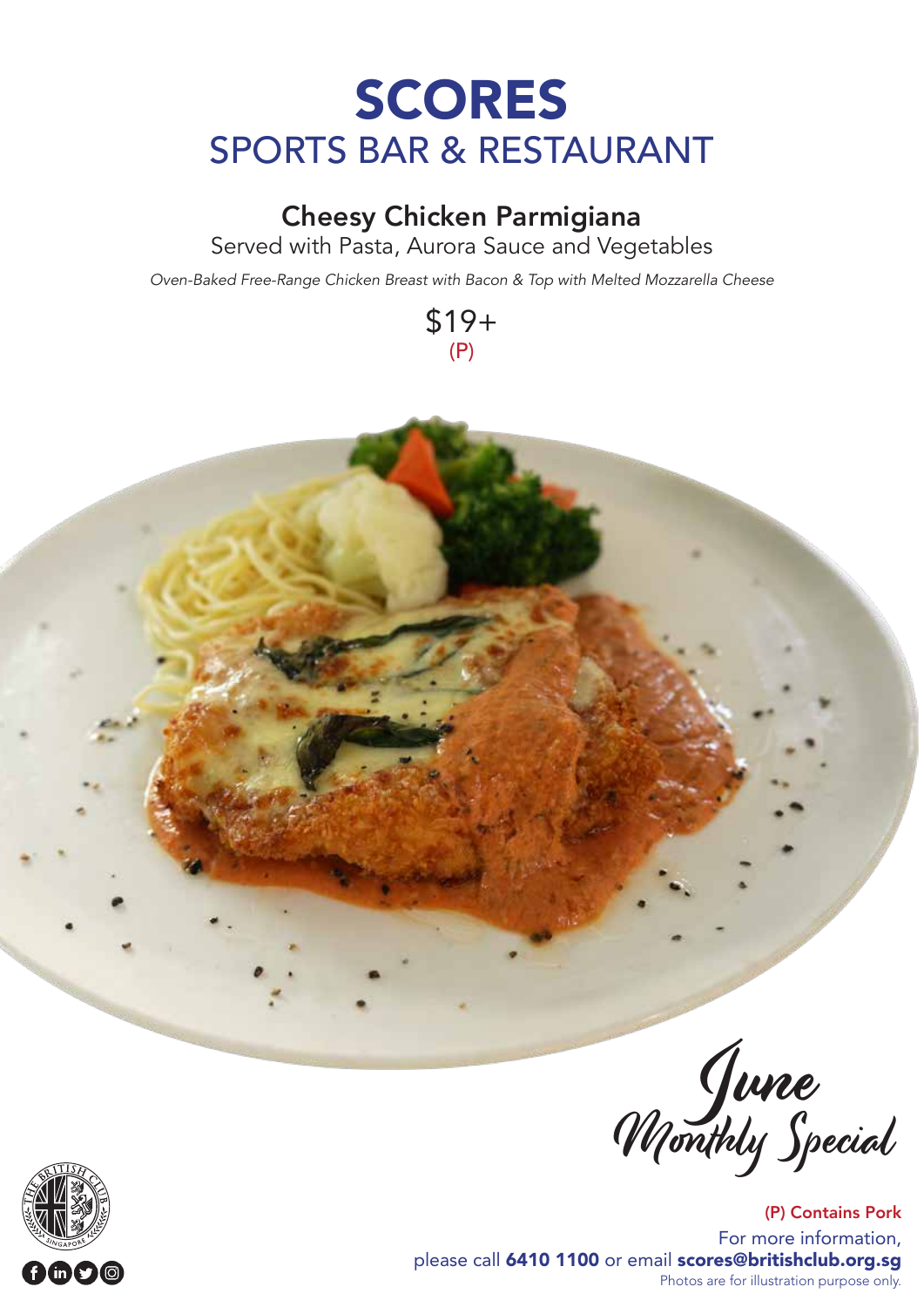# VERANDAH CAFÉ

### British Club Nasi Lemak

Served with Chicken Wing, Otah, Fried Peanuts & Ikan Bilis, Sambal Telur and Homemade Sambal

\$18+

## Lamb Keema Mutter & Yellow Dal Tadka

with Biryani Rice, Naan bread, Raita, Gulab Jamun and Roasted Papad

*Lamb Mince & Green Peas Cooked wit Onions, Tomatoes and Indian Spices* 

\$22.50+

### Aloo Mutter & Yellow Dal Tadka

with Biryani Rice, Naan bread, Raita, Gulab Jamun and Roasted Papad

*Potatoes & Green Peas Cooked with Onions, Tomatoes and Indian Spices* 

\$22.50+ (V/VEG)

June Wonthly Special

(V) Vegetarian • (Veg) Vegan For more information, please call 6410 1100 or email verandah@britishclub.org.sg Photos are for illustration purpose only.